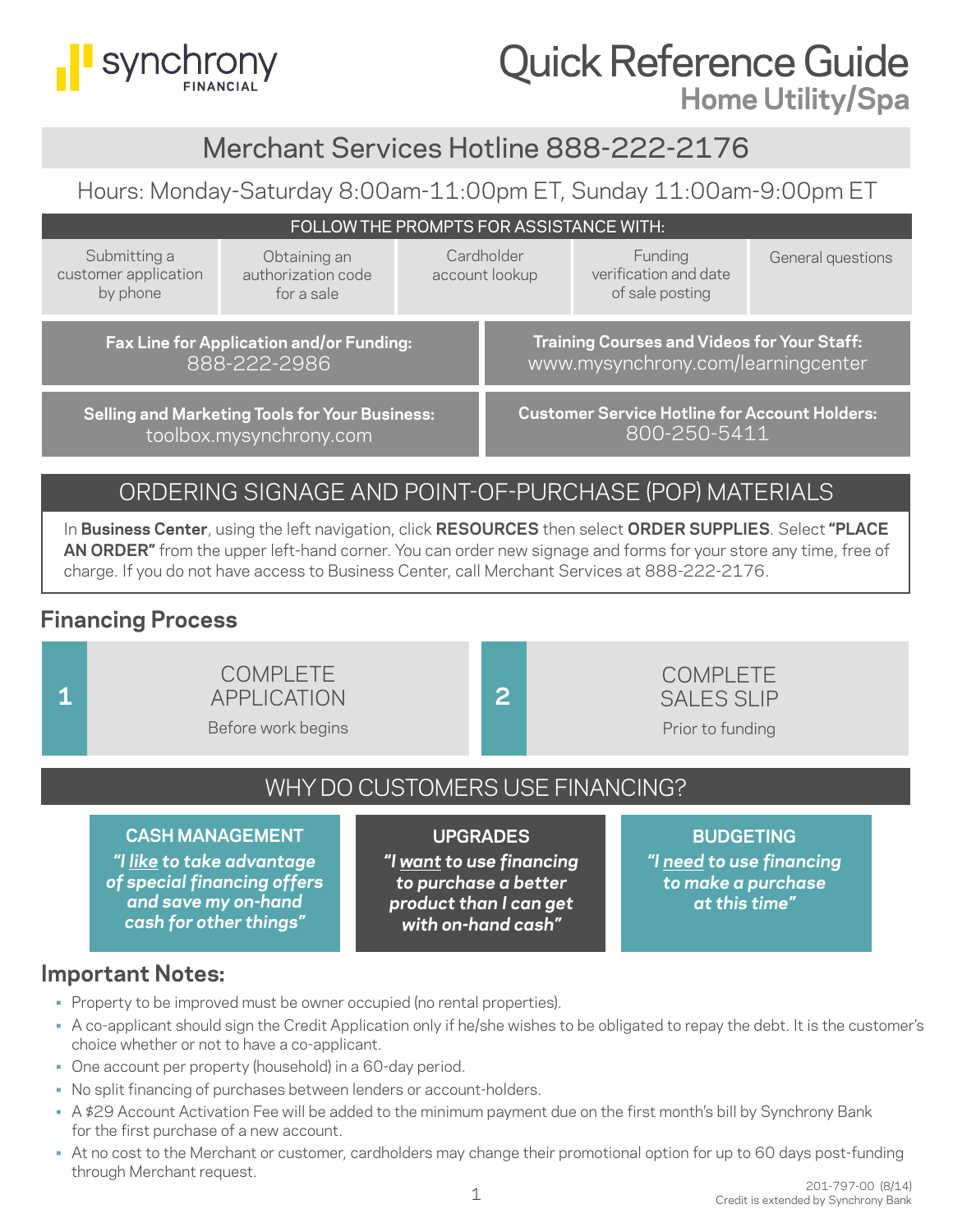# **Deferred Interest**

- Also known as "No Interest if Paid in Full"
- Minimum monthly payments are required, which may not pay off your promotional purchase before the end of the promotional period. This means in order to pay the promotion in full before the end of the promotional period, the cardholder may need to pay more than the minimum monthly payments.
- If monthly payments are made by their due dates and the purchase is paid in full within the promotional period, interest is not assessed on the promotional balance.
- Interest accrues during the promotional period. To avoid paying the accrued interest, the entire promotional purchase balance must be paid in full by the end of the promotional period.
- If balance is not paid in full within the promotional period, the accrued interest is added to the balance, and the balance will continue to bill interest at the account level Annual Percentage Rate until the balance is paid in full.
- Cardholder may be charged fees for late payments.

# **Repayment scenarios for the cardholder - \$5,000 purchase**

**\$5,000 Twelve-Month Deferred Interest/No Interest if Paid in Full Financing Option: 3 scenarios to show how the cardholders may choose to make their monthly payments. Note that the outcomes below assume that there are no other balances on the cardholder's account.** 



# **No Interest/Reduced Interest**

- No Interest is often referred to as "Equal Pay".
- Reduced Interest is often referred to as "Fixed Pay".
- Cardholder may be charged fees for late payments.
- Fixed/Equal monthly payments of principal and interest required until paid in full.
- Fixed/Equal monthly payments based on a repayment factor for the number of months in the promotional period.

## **Repayment scenarios for the cardholder - \$5,000 purchase**

### **Equal Payments No Interest**

| <b>MONTH1</b> | <b>MONTHS 2-24</b> | <b>OUTCOME</b>               |
|---------------|--------------------|------------------------------|
| \$229         | \$200              | <b>TOTAL PAID</b><br>\$5.029 |

## **Fixed Payments Reduced Interest Until Paid in Full**



**NOTES:**

- All values used are for illustrative purposes only. Amounts may vary.
- Payments are calculated by multiplying the loan amount by the Payment Factor (e.g., \$5,000 x 1.25% pmt.  $factor = $63$ ).
- Fixed payments will vary during the final months when actual interest is less than the \$2 minimum finance charge.
- First month payment includes \$29 Account Activation Fee.

Includes principal and 7.99% interest with 1.25% payment factor\*

\*7.99% is used here for illustrative purpose. Actual interest rate and payment factor may very.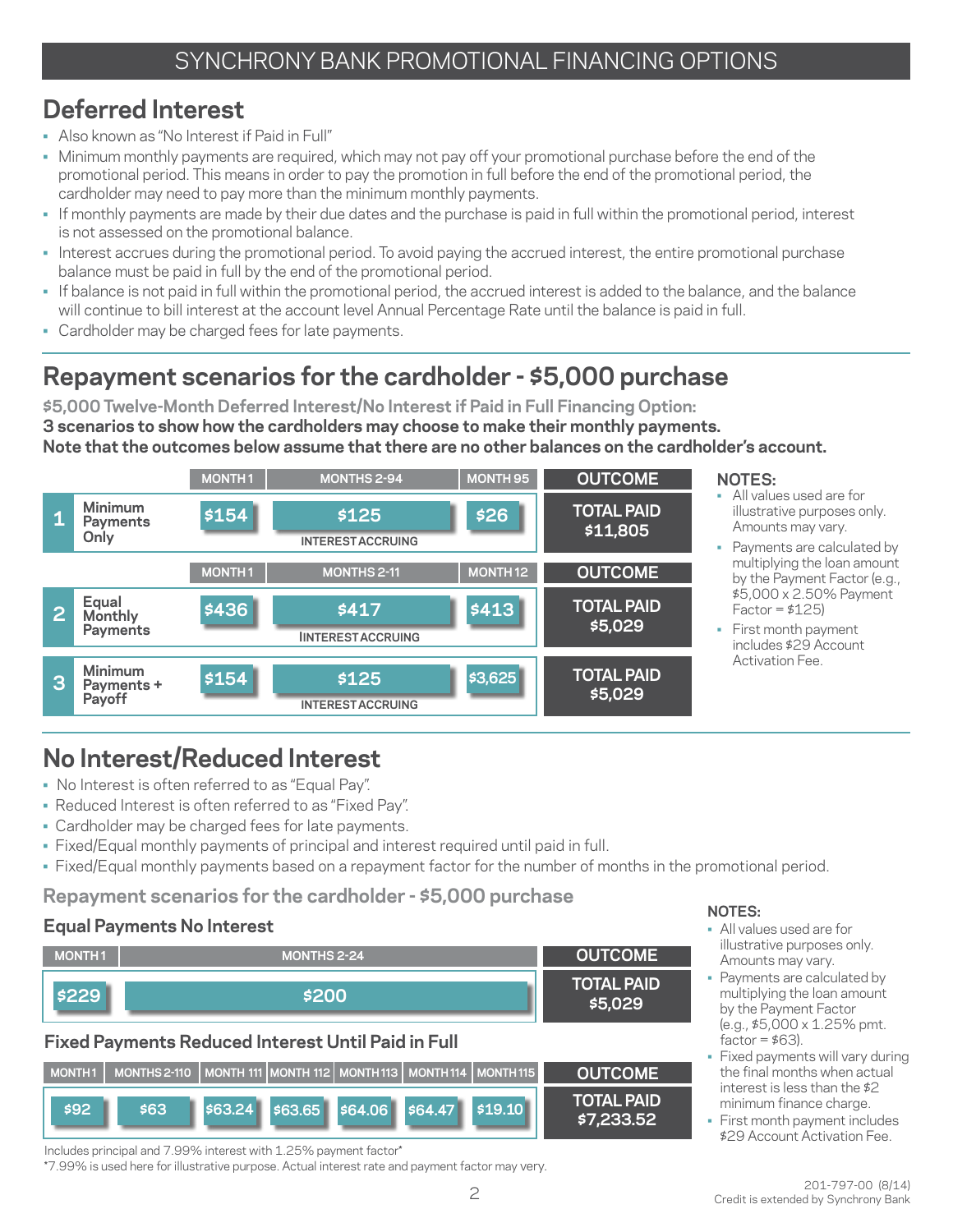

#### **Submit application your way:**

- Mobile App Online (Recommended) for instant credit decisions
- Paper Application by **phone** for credit decisions in 60 to 90 seconds; by **fax** for credit decisions in 15 minutes
- **Business Center Online (Requires a printer to complete application)**

# **Mobile App (Preferred)**

#### **To set up your business with the Mobile App, go to https://businesscenter.mysynchrony.com/ HomeImprovement/home.do and click the "Business Settings" link.**

- 1. Give the applicant(s) the paper Terms and Conditions disclosures.
- 2. Allow the applicant(s) to fill out their information directly into the app. If a co-applicant is being used, make sure to click "On" in the appropriate field at the bottom of the application screen.
- 3. Verify primary and secondary ID for all applicants.
- 4. Obtain the customer's electronic acknowledgment.
- 5. Tap Submit.

**1**

# **Paper (Phone/Fax)**

- 1) Fill out business and purchase information. Note: Leave Account # blank prior to submission. You will fill this in after an application is submitted and approved. Terms and Conditions disclosures are included on the form.
- $\overline{2}$  Refer the customer to the Terms and Conditions portion of the application for their review prior to completing and signing the application.
- 3 Verify primary and secondary ID for all applicants.
- $4$ ) The applicant (and co-applicant, if desired) fills out the middle section with their contact information and income details. Note: They must use the monthly net (after-tax) income.
- 5 Obtain applicant signature(s) and dates.
- 6. Submit:
	- Phone in application to 888-222-2176; **OR** Fax applications to 888-222-2986. Retain signed application in a secure location for at least 25 months.

#### **When phoning in applications, you have two options:**

- For no hold times and fast processing, use Phone Express Process (PEP), available 24/7 (See instructions on page 5)
- **OR**
- Speak to a Merchant Services representative.

# **Business Center (Not for use in-home)**

- 1. Give the applicant(s) the paper Terms and Conditions disclosures.
- 2. Collect information verbally from applicant (and co-applicant, if desired) interview-style, or the customer can fill out a paper application that you then enter into Business Center.
- 3. Verify primary and secondary ID for all applicants.
- 4. After all information is entered, click Print Application.
- 5. Keep the first page and give the rest of the pages to the customer. Those pages contain the account Terms & Conditions.
- 6. Obtain the customer's signature on the first page.
- 7. Click the box on-screen to confirm that the customer has signed and dated the printed application.
- 8. Click Submit.
- 9. Retain signed application in a secure location for no less than 25 months. See your Card Acceptance Agreement for additional retention requirements.

### **VALID IDENTIFICATION FOR FINANCING APPLICATIONS**

#### **PRIMARY (PHOTO) ID**

State or government issued non-expired IDs (Driver's License, Passport, or Military ID)

**Note:** When using a passport, use state of residence. When using a military ID, the expiration is the date on the top right.

#### **SECONDARY ID**

Major credit and debit cards (VISA, MasterCard, American Express, Discover) department store cards, or gas cards with the customer's name and an expiration date on them (non-expired).

**Note:** Synchrony Bank does not require or advocate the photocopying of customer identification.

|                                   |                    | Pastenet lass respuites. GE Capital Rated Bank ("GEI/RB") to striarc, vacity and racional information that identifies you<br>when you spen as account. DECRE will can your name, address, date of look and uthan information for this purpose |
|-----------------------------------|--------------------|-----------------------------------------------------------------------------------------------------------------------------------------------------------------------------------------------------------------------------------------------|
| <b>Batimated Programs Amount</b>  |                    |                                                                                                                                                                                                                                               |
| ٠                                 |                    |                                                                                                                                                                                                                                               |
| Applicant intuination             |                    |                                                                                                                                                                                                                                               |
| First lights                      | Link News          | links of incredimentary (two)                                                                                                                                                                                                                 |
| Social Sucurity Number            | <b>Hung Please</b> | Call Phoen Institute?                                                                                                                                                                                                                         |
| Stating Address                   | <b>COL</b>         | <b>START</b>                                                                                                                                                                                                                                  |
| $^{16}$                           |                    | If the additions in a PFC this you must preside a check addition for promotion is certechalogous.                                                                                                                                             |
| Housing Status                    |                    | <b>Employment</b>                                                                                                                                                                                                                             |
| <b>Tour</b><br>٠                  | <b>Date</b>        | Employee                                                                                                                                                                                                                                      |
| Live with Parents or Notable<br>÷ | Died C<br>×.       | <b>Black Phone</b>                                                                                                                                                                                                                            |



Synchrony Bank fills in the blue section, Merchant provides the account number so you can fill in yellow sections, and Customer fills in green sections.

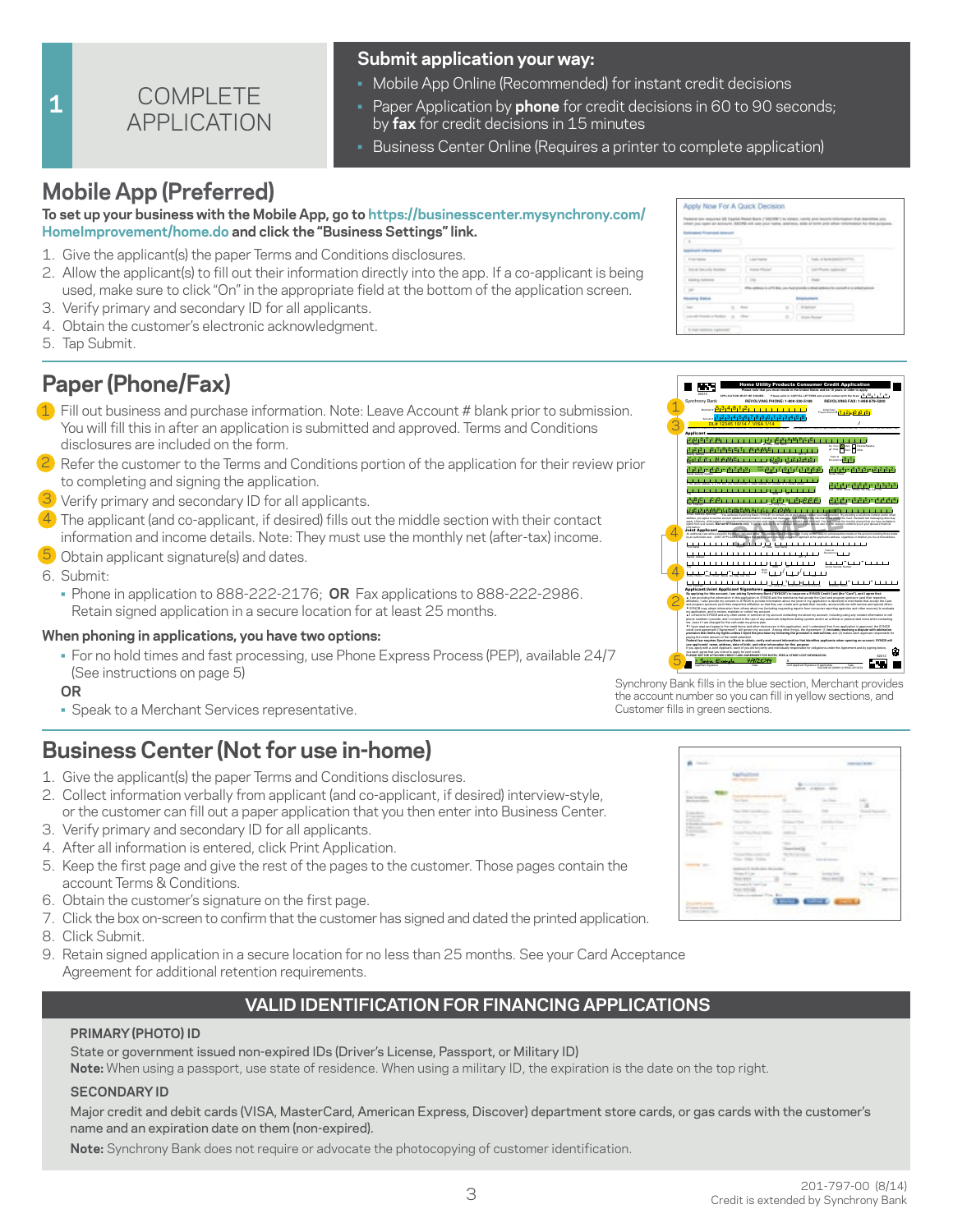

### **2 Prior to funding, complete a Sales Slip and submit it to Synchrony Bank for funding.**

#### 1 **Account and Merchant Number** 1

• Fill in account number and merchant number.

#### 2 **Buyer's Information** 2

• Complete buyer's name and seller's name/ address.

#### 3 **Credit Plans** 3

- Check the "Promotional Offer" that corresponds to the Credit Plan that the customer has selected.
	- For Deferred Interest/No Interest if Paid in Full promo, fill in the cardholder Annual Percentage Rate (APR). The APR is given when you obtain an authorization code.
- Customer must initial that they have reviewed and selected a promotion.

#### 4 **Quantity/Description/Sale Price** 4

• Complete description, sale price, down payment (if any), and amount financed at delivery/installation.

#### 5 **Authorization Code** 5

- Write in authorization code (You should request this code at time of approval).
- Write in the date of sale.
- Once the project is completed, write in the date of installation/delivery
- Select the appropriate product description.

#### 6 **Right of Rescission** 6

• Inform the customer they have a 3-day right to cancel the project prior to work beginning.

#### 7 **Buyer's Signature** 7

- Customer must sign upon delivery/completion.
- Give customer's copy to the customer once signed.
- Only one customer signature required.



Synchrony Bank fills in the blue section, Merchant fills in yellow sections, and Customer fills in green sections.

**Note:** For spa purchases, the Sales Slip requires a customer signature for delivery verification.

# SALES TOOLS – Available at toolbox.mysynchrony.com

#### **Promotional Options: In-Home Sales Tool**

Financing menu that allows the customer to choose the special financing promotion that best meets their needs.

### I synchrony



#### **Payment Estimator**

A simple tool to assist you in calculating monthly payments by promotion.

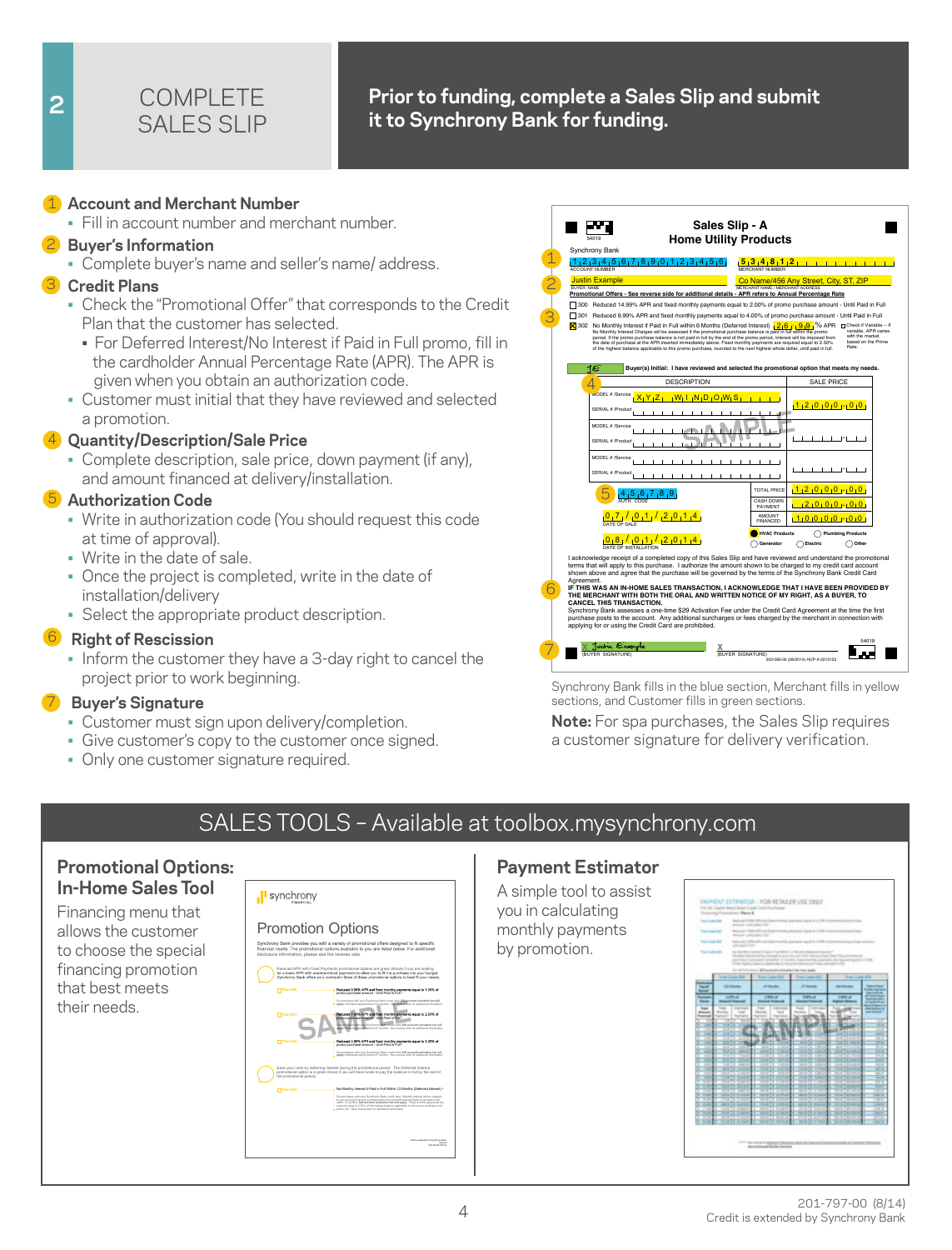# ONLINE RESOURCES

| Weisran, JAMERON<br>×                                                                                                                                                                      | 1 Lug Dall                                                  | Learning Center, E13147 ALTS 1914                                |
|--------------------------------------------------------------------------------------------------------------------------------------------------------------------------------------------|-------------------------------------------------------------|------------------------------------------------------------------|
| A Applications<br>Witness Road<br>* Hatebury Equippene MINT<br>W Managerown<br>If Annivoration<br><b>USAnce Lines</b><br><b><i>Volume Prematers</i></b><br><b>Ch. Philifts</b><br>Withday. | <b>Business Center</b><br>Your financing program made easy. | Learning                                                         |
|                                                                                                                                                                                            | APPLICATIONS 67                                             | Citiz has beeddoos, antiques, contaes,<br>and more than the con- |
| Forcettes, due<br><b>A contract of the lands of the</b>                                                                                                                                    | <b>FROCESS A SPLE 0</b>                                     |                                                                  |
|                                                                                                                                                                                            | <b>Herange Canter</b>                                       |                                                                  |
|                                                                                                                                                                                            |                                                             |                                                                  |
| <b>Dacument Center</b><br><b><i>African Discounts</i></b><br><b>KCommunications Comm</b><br>A Minimization of the Automatic                                                                |                                                             |                                                                  |
|                                                                                                                                                                                            |                                                             |                                                                  |
|                                                                                                                                                                                            |                                                             |                                                                  |

### **Business Center**

### **www.mysynchrony.com/business**

- Manage your Synchrony Bank account
- Submit credit applications
- Access business and funding reports
- Order signage and forms
- Access marketing tools, such as My Customer List (Open to Buy)



### **Think Outside the Toolbox toolbox.mysynchrony.com**

- Watch webinars about selling with financing in-home
- Access printable sales tools to use during financing conversations



# **Learning Center**

### **www.mysynchrony.com/learningcenter**

- Take short online courses showing how to use financing
- Watch videos of best practices by other businesses
- View on-demand business-building webinars

#### **Phone Express Processing (PEP), call 888-222-2176**

**Press 1** – To use new PEP automated system–this is the fastest way to enter an application and get a credit decision.

**Press 2** - To submit a new application.

#### **Information you will need to use PEP:**

- 16–digit dealer number
- Applicant's date of birth, Social Security Number, address, zip code and telephone number
- Applicant's residential status: own, rent or other
- Applicant's net income figure, including all sources of income